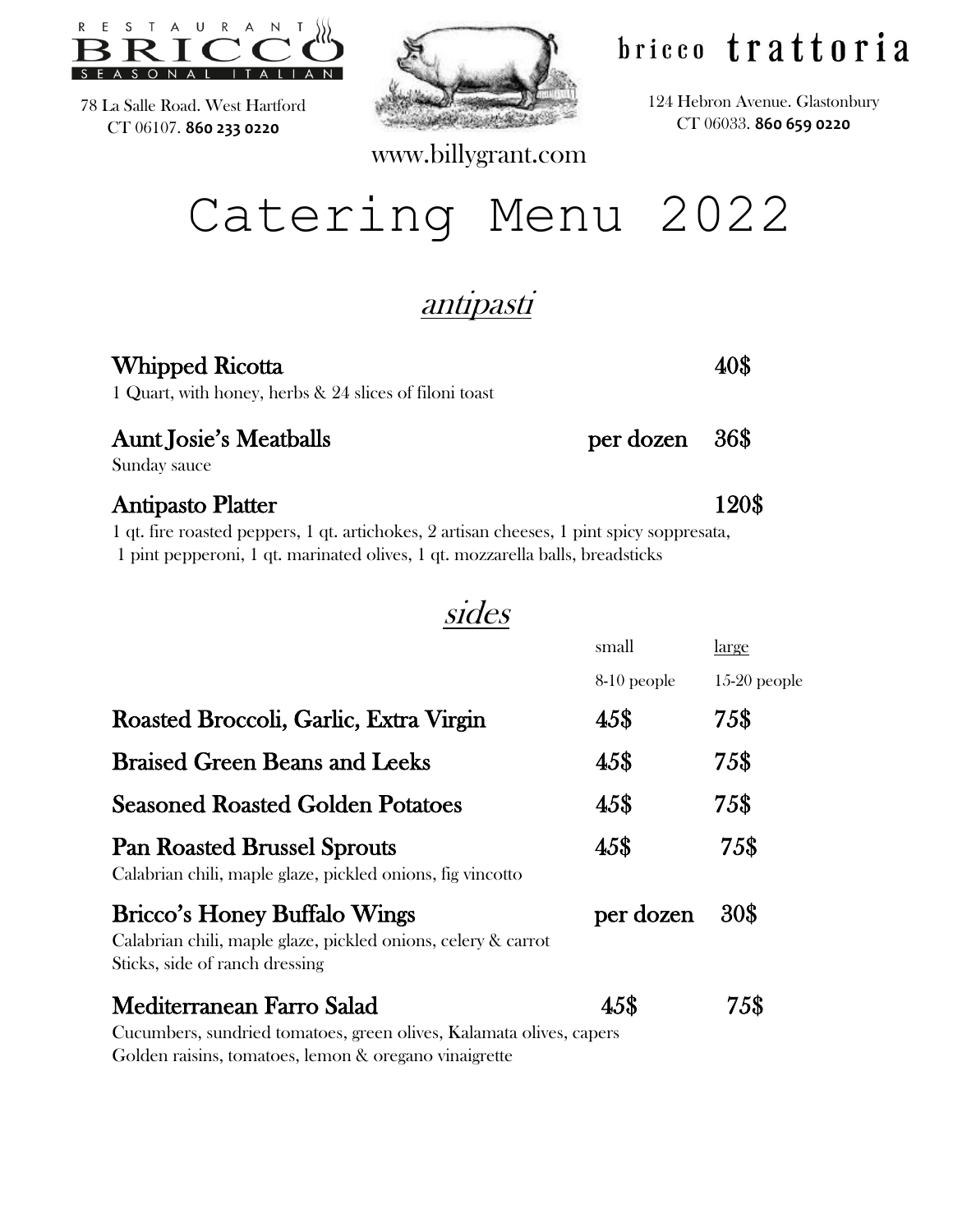# insalata

### (all dressings on the side)

| (all dressings on the side)                                                                                                                         |               |                |
|-----------------------------------------------------------------------------------------------------------------------------------------------------|---------------|----------------|
|                                                                                                                                                     | small         | <u>large</u>   |
|                                                                                                                                                     | 8-10 people   | $15-20$ people |
| <b>Caesar Salad</b>                                                                                                                                 | 40\$          | 75\$           |
| House made Caesar dressing, shaved grana cheese, croutons                                                                                           |               |                |
| <b>Baby Lettuces</b><br>Shaved celery and radish, white balsamic vinaigrette                                                                        | 40\$          | 75\$           |
| <b>Kale Salad</b><br>Crispy bacon, garlic croutons, red onion,<br>creamy goat cheese "Caesar" dressing                                              | 40\$          | 75\$           |
| <b>Toscano Salad</b><br>Romaine, fresh mozzarella bocconcini, olives, artichoke hearts,<br>green beans, tomato, polenta croutons, balsamic dressing | 45\$          | 85\$           |
| <b>Boston Bibb</b><br>Red onion, cucumber, sundried tomatoes,<br>almonds, gorgonzola, lemon vinaigrette                                             | 40\$          | 75\$           |
| pasta                                                                                                                                               |               |                |
|                                                                                                                                                     | small         | <u>large</u>   |
|                                                                                                                                                     | $8-10$ people | $15-20$ people |
| Penne a la Vodka                                                                                                                                    | 65\$          | 120\$          |
| Sundried tomatoes, basil, and tomato cream<br>with roasted chicken                                                                                  | 75\$          | 140\$          |
| <b>Rigatoni Bolognese</b><br>Classic meat sauce, whipped ricotta on the side                                                                        | 65\$          | 120\$          |
| Baked Four Cheese Manicotti, (special order, 48 hours, 18 pieces)<br>Aunt Josie's sugo napoletana & Grana Padano                                    |               | 140\$          |
| <b>Baked Rigatoni</b><br>Hot sausage, peas, tomato cream sauce, mozzarella                                                                          | 75\$          | 140\$          |
| Penne Marinara                                                                                                                                      | 40\$          | 75\$           |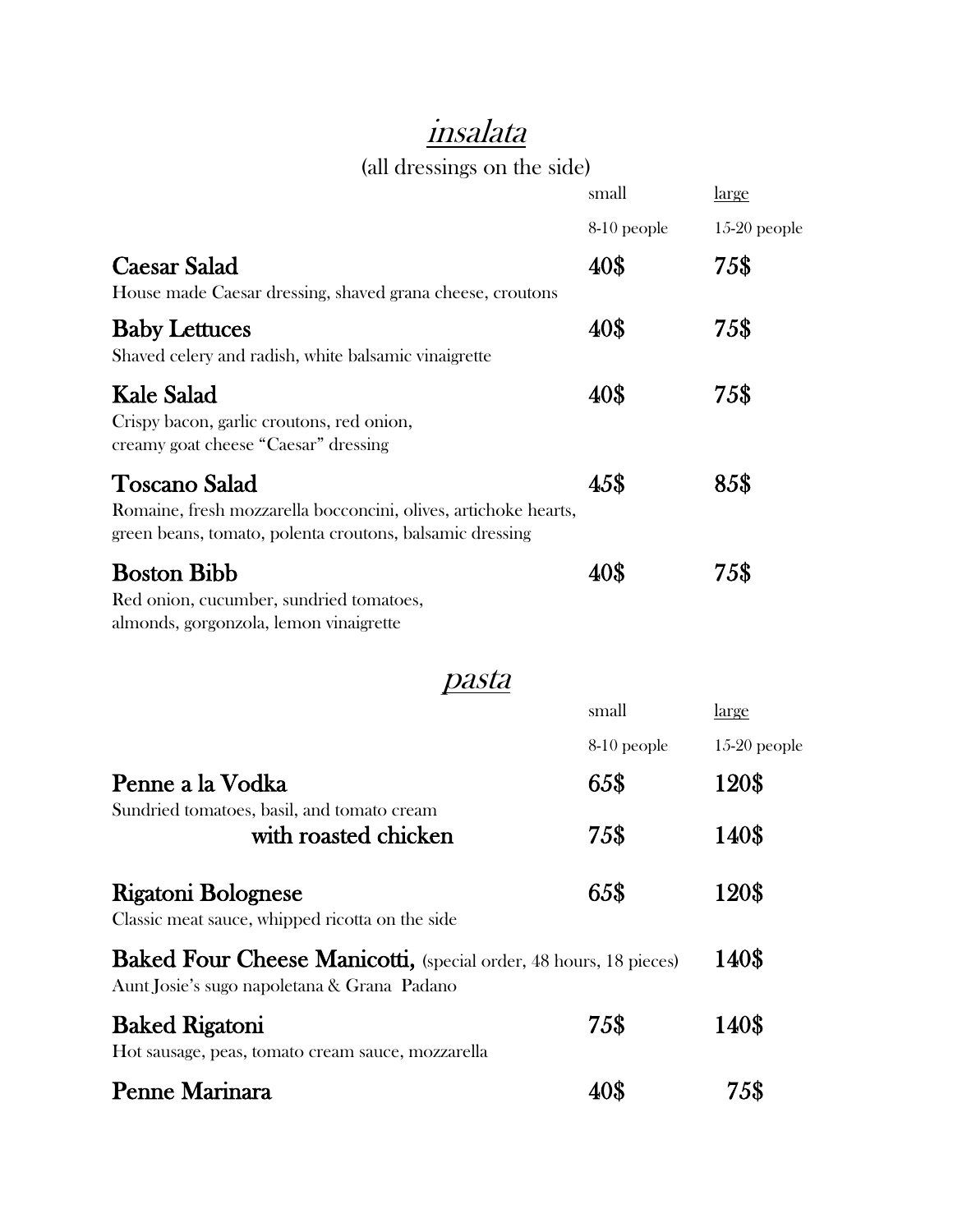| Lasagna Bolognese (special order, 48 hours required)                     | 130\$ |
|--------------------------------------------------------------------------|-------|
| ricotta, grana Padano, shredded mozzarella, classic Bolognese meat sauce |       |

#### Eggplant Quattro Fromaggio Lasagna (special order, 48 hours) 130\$

Layers of fried eggplant, four italian cheeses, pasta sheets & tomato basil sauce

## Gluten Free Options Are Available

#### entrees

|                                                                                                                                       | small<br>8-10 people | <u>large</u><br>$15-20$ people |
|---------------------------------------------------------------------------------------------------------------------------------------|----------------------|--------------------------------|
| <b>Chicken Picatta</b><br>Flour & egg washed chicken breast & lemon caper sauce                                                       | 75\$                 | 140\$                          |
| <b>Chicken Marsala</b><br>sautéed chicken breast, wild mushrooms, rich marsala sauce                                                  | 75\$                 | 140\$                          |
| <b>Chicken Parmesan</b><br>lightly breaded chicken breast, Aunt Josies' Sunday sauce,<br>grana Padano, shred mozzarella               | 90\$                 | 170\$                          |
| Roasted Bell & Evans Free Range Chicken<br>4 whole chickens quartered, semi boned, 32 pieces, served with salsa verde & grilled lemon |                      | 160\$                          |
| <b>Eggplant Parmesan</b> (special order, 48 hours required)                                                                           |                      | 130\$                          |
| Roasted Cedar Plank Black Pearl Salmon w/ Honey Glaze<br>12-4 oz portions                                                             |                      | 175\$                          |